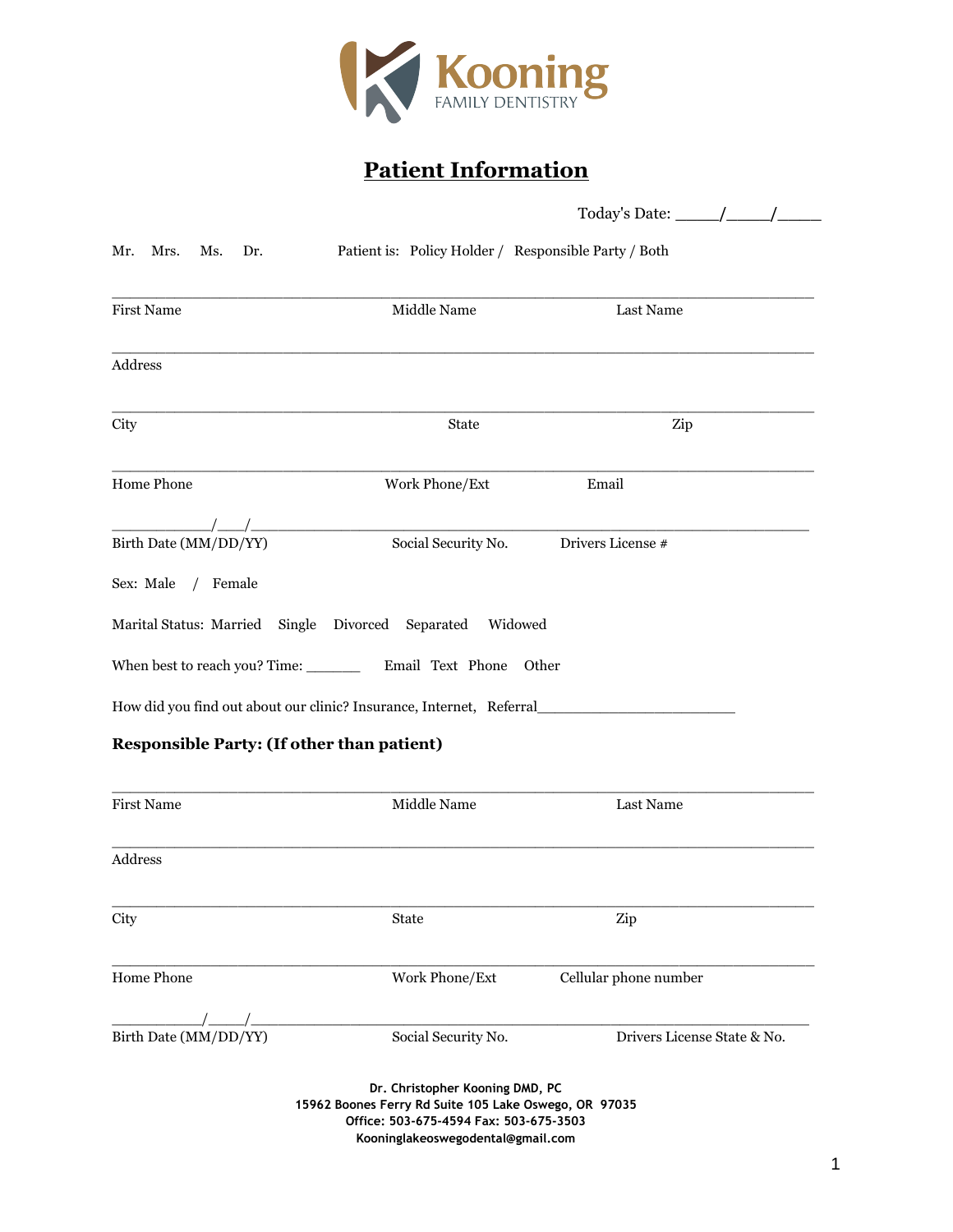

## **Insurance Information**

#### **Primary Insurance:**

| Name                                        | Group No.      | Member ID                       |
|---------------------------------------------|----------------|---------------------------------|
| Name of Insured:<br><u>Name of Insured:</u> |                |                                 |
| Patient Relationship to Insured:            |                | Self Spouse/Partner Child Other |
| Insured Social Security No.                 |                | Insured Birth Date (MM/DD/YY)   |
| Employer of Insured                         |                | Phone                           |
| Address City                                | <b>State</b>   | Zip                             |
| <b>Secondary Insurance:</b>                 |                |                                 |
| Name                                        | Group No.      | Member ID                       |
| Name of Insured:                            |                |                                 |
| Patient Relationship to Insured: Self       | Spouse/Partner | Child<br>Other                  |
| Insured Social Security No.                 |                | Insured Birth Date (MM/DD/YY)   |
| Employer of Insured                         |                | Phone                           |

**Dr. Christopher Kooning DMD, PC 15962 Boones Ferry Rd Suite 105 Lake Oswego, OR 97035 Office: 503-675-4594 Fax: 503-675-3503 Kooni[nglakeoswegodental@gmail.com](mailto:Kooninglakeoswegodental@gmail.com)**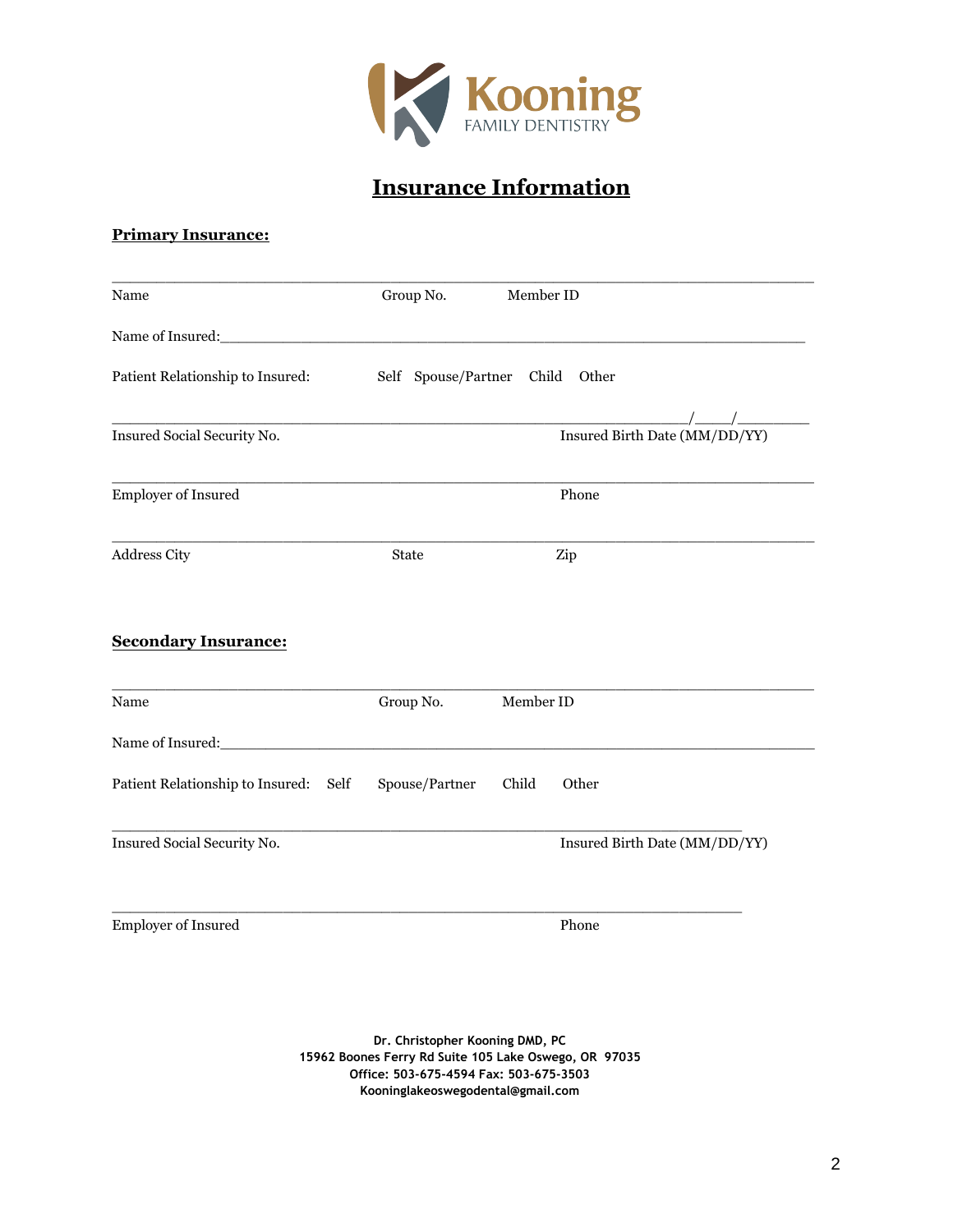

## **Dental Assessment**

| Birth Date (MM/DD/YY) |
|-----------------------|
|                       |
| Yes/No                |
|                       |
| Good<br>Fair<br>Poor  |
| Yes / No              |
| Yes / No              |
| Yes $/$ No            |
| Yes $/$ No            |
| Yes $/$ No            |
| Yes / No              |
| Yes / No              |
| Yes / No              |
| Yes / No              |
| Yes / No              |
| Yes $/$ No            |
|                       |
|                       |

**Dr. Christopher Kooning DMD, PC 15962 Boones Ferry Rd Suite 105 Lake Oswego, OR 97035 Off[ice: 503-675-4594 Fax: 503-67](mailto:Kooninglakeoswegodental@gmail.com)5-3503 Kooninglakeoswegodental@gmail.com** 

\_\_\_\_\_\_\_\_\_\_\_\_\_\_\_\_\_\_\_\_\_\_\_\_\_\_\_\_\_\_\_\_\_\_\_\_\_\_\_\_\_\_\_\_\_\_\_\_\_\_\_\_\_\_\_\_\_\_\_\_\_\_\_\_\_\_\_\_\_\_\_\_\_\_\_\_\_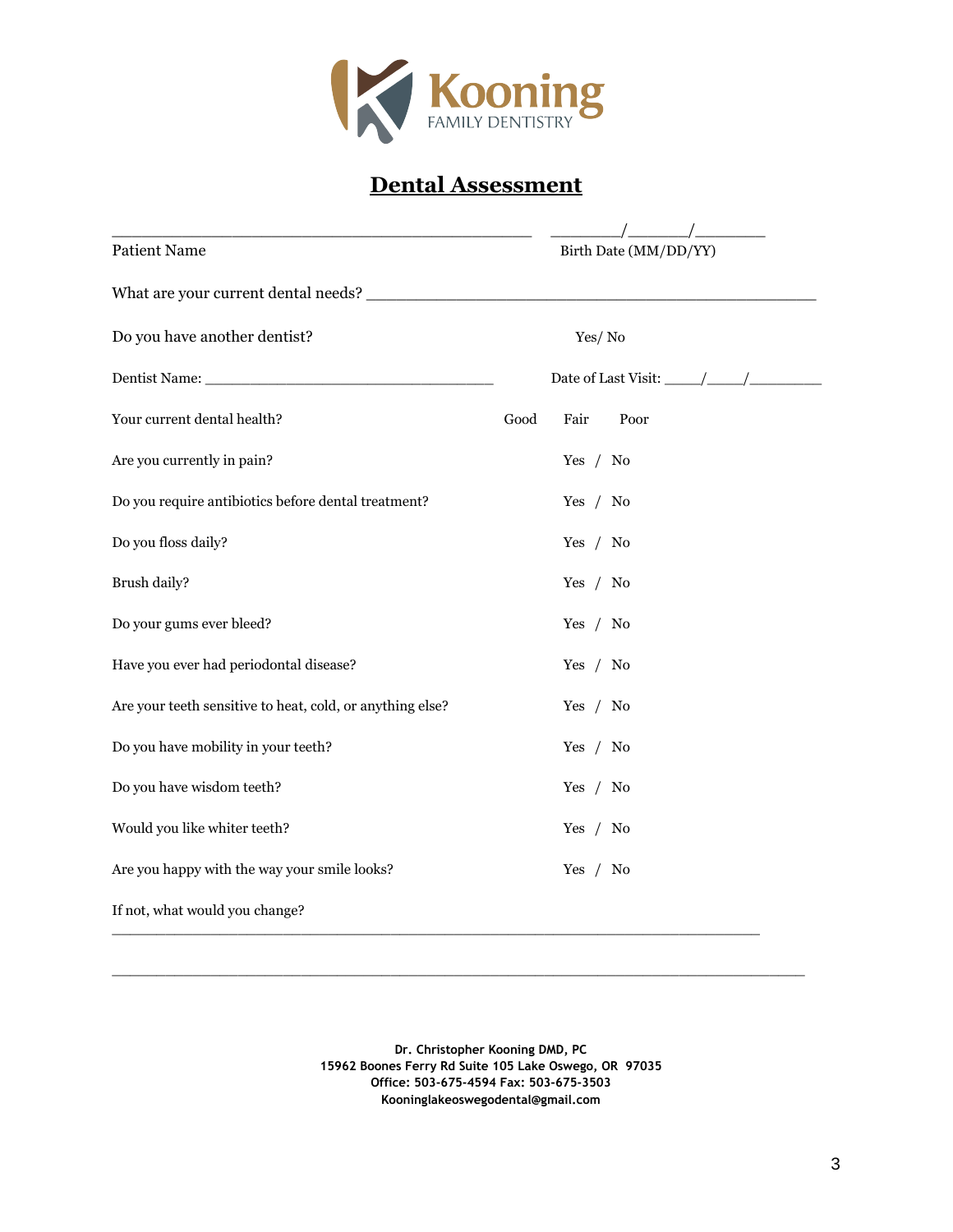

### **Office & Financial Policies**

### **Treatment Policy**

Welcome to our office. Dr. Kooning and team are committed to providing you with the best care possible in a comfortable environment. Dr. Kooning will recommend treatment that is individualized to your care and needs. He will offer options that are available to you based on the high standard of care. Our patient coordinator will review your options with you. Dr. Kooning will answer any questions and concerns. Our goal is for you to make an informed decision on what is best for you and your dental health.

### **Financial Policy**

If you have dental insurance, we will gladly answer questions relating to your insurance and help you receive your maximum allowable benefits. Proposed treatment will be reviewed with you with an estimate of insurance percentage of payment and your expected payments per appointment. Payment in full on your portion will be expected when services are rendered. For all laboratory involved services, such as crowns and bridges, we will require full payment prior to beginning of treatment. Balances for services are considered the patient's responsibility. If your insurance company has not paid in full within 40 days of treatment, the balance will be expected from you. Your estimated insurance balance is not a guarantee of payment.

If you do not have dental insurance, full payment is due at time of service.

We accept cash, Visa, MasterCard, American Express, Care Credit, healthcare savings accounts and debit cards. Returned checks will be charged a \$40 fee. A monthly statement will be sent to you regarding your account. Please call us at 503-675-4594 if you have any questions concerning your statement.

### **Appointment Policy**

Your appointment time has been reserved specifically to meet your dental needs. Therefore, if you are unable to keep your appointment, we need 48 hours notice to schedule another patient. Failure to notify us within **48 hour,** or to show for your appointment, may result in a **\$50.00 fee**. If you arrive more than 10 minutes late for an appointment, we may opt to reschedule the appointment due to lack of adequate time for completion of the procedure. Minor children under the age of 10 must be accompanied by the child's parent or legal guardian for all appointments. The minor may be left alone only if the parent or guardian has given permission and will be accessible by phone and all treatment forms have been signed by parent or legal guardian. Thank you for choosing Dr. Kooning for you dental treatment.

**I acknowledge that I am financially responsible for all charges incurred and I assign any insurance payments to be paid directly to Dr. Christopher Kooning DMD. I also authorize the release of any information including diagnosis and treatment records to my insurance company.** 

**\_\_\_\_\_\_\_\_\_\_\_\_\_\_\_\_\_\_\_\_\_\_\_\_\_\_\_\_\_\_\_\_\_\_\_\_\_\_\_\_\_\_\_\_\_\_\_\_\_\_\_\_\_\_\_\_\_\_\_\_\_\_\_\_\_**

 $Signature:$ 

| Date: |  |  |  |
|-------|--|--|--|
|-------|--|--|--|

**Print Name:** 

**Dr. Christopher Kooning DMD, PC 15962 Boo[nes Ferry Rd Suite 105 Lake O](mailto:Kooninglakeoswegodental@gmail.com)swego, OR 97035 Office: 503-675-4594 Fax: 503-675-3503 Kooninglakeoswegodental@gmail.com**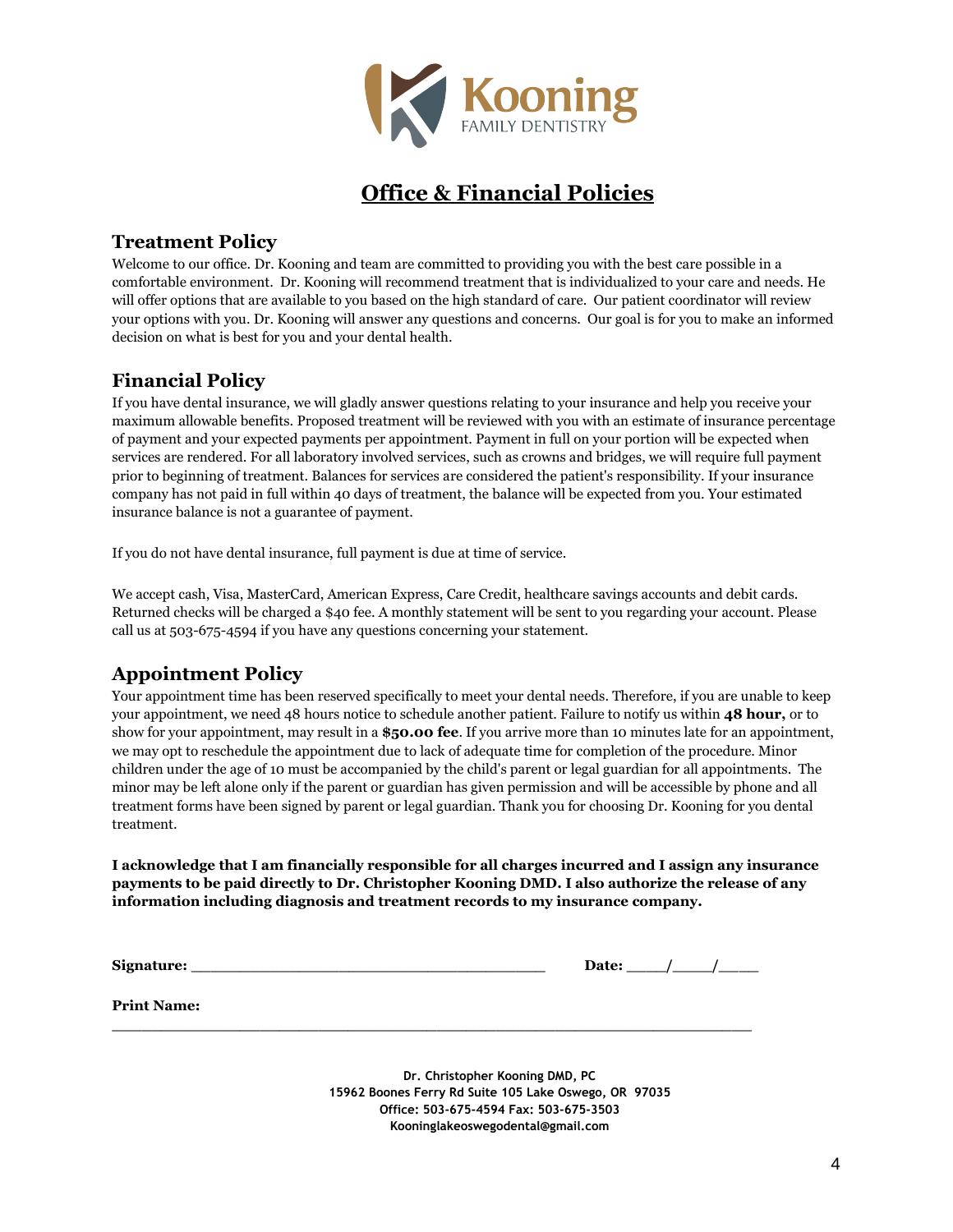

## **Notice of HIPAA Privacy Practice**

#### **This notice describes how medical information about you may be used and disclosed and how you can get access to this information. Please review it carefully.**

Our commitment here at Dr. Christopher Kooning DMD, PC Office is to serve our patients with professionalism at all times to protect the privacy and security of all Protected Health Information. During the course of serving your interest it may be necessary to share information with other Health Care Providers or Business Associates. The following are examples of Instances where information may be shared:

- during treatment, we may find it necessary to acquire a laboratory's assistance
- during health care operations, we may need a second opinion
- during pending insurance claims, your insurance company may ask to see a copy of an x-ray or other treatment documentation

Dr. Christopher Kooning DMD, PC and Staff are committed to obeying all Federal, State and local laws and regulations regarding Privacy practices. If any other uses or disclosures than the one listed above are needed, information will only be released with the written authorization of the individual in question. The written authorization may be revoked anytime by the individual, as provided for by law.

- I authorize the doctor to initiate a complaint to the insurance commissioner for any reason on my behalf.
- I authorize Dr. Christopher Kooning DMD, PC to transfer records when necessary on my behalf.

**\_\_\_\_\_\_\_\_\_\_\_\_\_\_\_\_\_\_\_\_\_\_\_\_\_\_\_\_\_\_\_\_\_\_\_\_\_\_\_\_\_\_\_\_\_\_\_\_\_\_\_\_\_\_\_\_\_\_\_\_\_\_\_\_\_\_**

Please list any person we may discuss your dental treatment or billing questions with: Relationship: \_\_\_\_\_\_\_\_\_\_\_\_\_\_\_\_\_\_\_\_

If you have any questions or comments regarding your protected health information, feel free to call our office at 503- 675-4594.

I have read and understand the above notice of privacy practice.

Signature:

| Date: |  |  |
|-------|--|--|
|       |  |  |

**Print Name:** 

**Dr. Christopher Kooning DMD, PC 15962 Boones Ferry Rd Suite 105 Lake Oswego, OR 97035 Office: 503-675-4594 Fax: 503-675-3503 K[ooninglakeoswegodental@gmai](mailto:Kooninglakeoswegodental@gmail.com)l.com**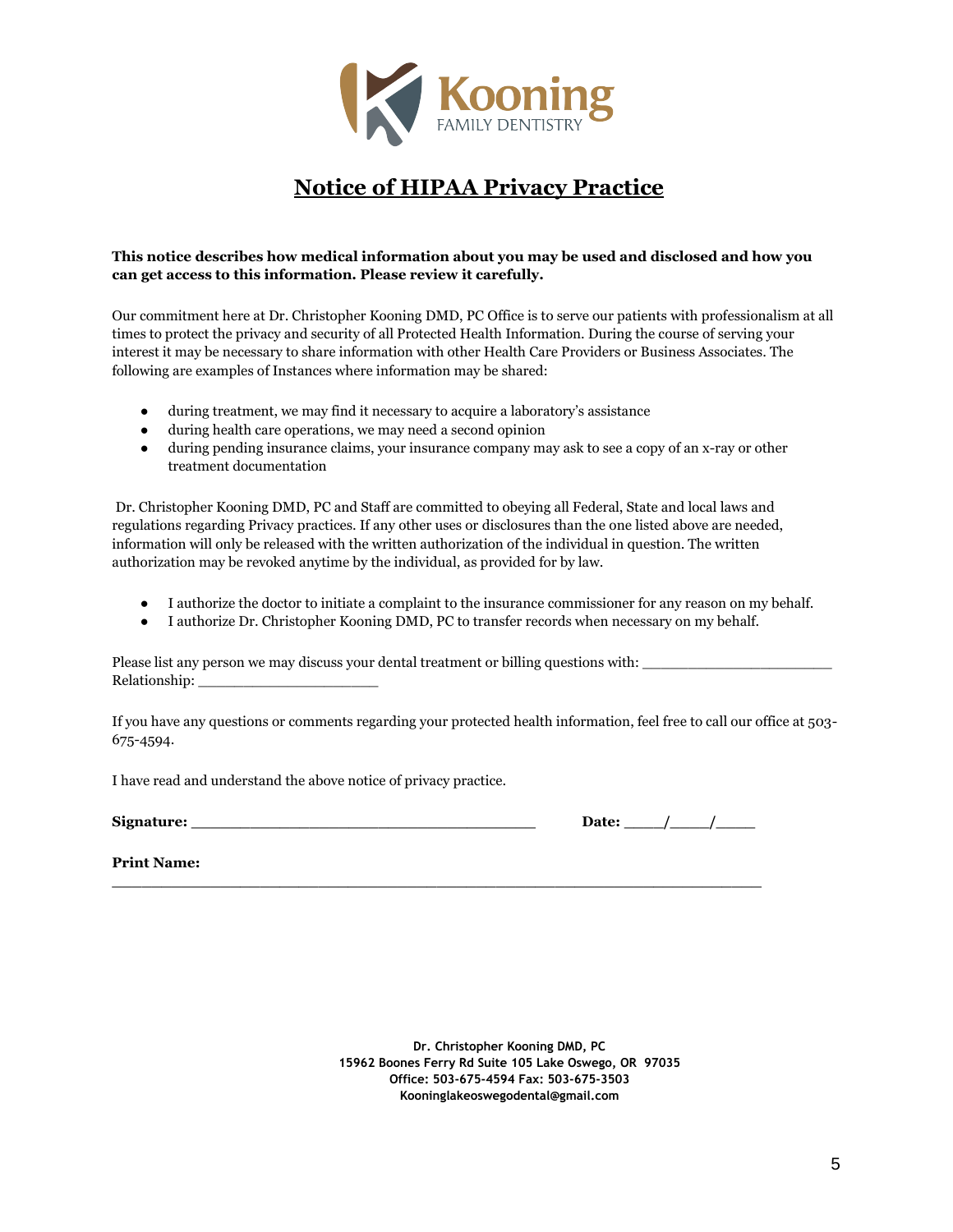

# **Medical History**

#### **Patient Name:** \_\_\_\_\_\_\_\_\_\_\_\_\_\_\_\_\_\_\_\_\_\_\_\_\_\_\_\_\_\_\_\_\_\_\_\_\_\_**DOB:** \_\_\_\_\_\_\_\_\_\_\_\_\_\_\_\_\_\_\_\_\_\_\_\_

Although dental personnel primarily treat the area in and around your mouth, your mouth is a part of your entire body. Health problems that you may have, or medication that you may be taking, c

| Are you under a physician's care now?                                                                |                                                    |                                  | ◯ Yes ◯ No |            | If yes |                            |            |                             |            |
|------------------------------------------------------------------------------------------------------|----------------------------------------------------|----------------------------------|------------|------------|--------|----------------------------|------------|-----------------------------|------------|
| Have you ever been hospitalized or had a major operation?                                            |                                                    | ◯ Yes ◯ No                       |            | If yes     |        |                            |            |                             |            |
|                                                                                                      |                                                    |                                  |            |            |        |                            |            |                             |            |
| Have you ever had a serious head or neck injury?                                                     |                                                    | ◯ Yes ◯ No                       |            | If yes     |        |                            |            |                             |            |
| Are you taking any medications, pills, or drugs?                                                     |                                                    | ◯ Yes ◯ No                       |            | If yes     |        |                            |            |                             |            |
|                                                                                                      | Do you take, or have you taken, Phen-Fen or Redux? |                                  | ◯ Yes ◯ No |            | If yes |                            |            |                             |            |
| Have you ever taken Fosamax, Boniva, Actonel or any other<br>medications containing bisphosphonates? |                                                    | ◯ Yes ◯ No                       |            | If yes     |        |                            |            |                             |            |
| Are you on a special diet?                                                                           |                                                    | ◯ Yes ◯ No                       |            |            |        |                            |            |                             |            |
| Do you use tobacco?                                                                                  |                                                    |                                  | ◯ Yes ◯ No |            |        |                            |            |                             |            |
| Do you use controlled substances?                                                                    |                                                    |                                  | ◯ Yes ◯ No |            | If yes |                            |            |                             |            |
|                                                                                                      |                                                    |                                  |            |            |        |                            |            |                             |            |
| Women: Are you<br>Pregnant/Trying to get pregnant?                                                   |                                                    |                                  | Nursing?   |            |        |                            |            | Taking oral contraceptives? |            |
|                                                                                                      |                                                    |                                  |            |            |        |                            |            |                             |            |
| Are you allergic to any of the following?                                                            |                                                    |                                  |            |            |        |                            |            |                             |            |
| Aspirin                                                                                              |                                                    | Penicilin                        |            |            |        | Codeine                    |            | Acrylic                     |            |
| Metal                                                                                                |                                                    | Latex                            |            |            |        | Sulfa Drugs                |            | Local Anesthetics           |            |
| Other?                                                                                               |                                                    |                                  | $\Box$     |            | If yes |                            |            |                             |            |
|                                                                                                      |                                                    |                                  |            |            |        |                            |            |                             |            |
| Do you have, or have you had, any of the following?                                                  |                                                    |                                  |            |            |        |                            |            |                             |            |
| <b>AIDS/HIV Positive</b>                                                                             | ◯ Yes ◯ No                                         | <b>Cortisone Medicine</b>        |            | ◯ Yes ◯ No |        | Hemophilia                 | ◯ Yes ◯ No | <b>Radiation Treatments</b> | ◯ Yes ◯ No |
| <b>Alzheimer's Disease</b>                                                                           | ⊙ Yes ⊙ No                                         | <b>Diabetes</b>                  |            | ◯ Yes ◯ No |        | <b>Hepatitis A</b>         | ◯ Yes ◯ No | <b>Recent Weight Loss</b>   | ◯ Yes ◯ No |
| Anaphylaxis                                                                                          | ◯ Yes ◯ No                                         | <b>Drug Addiction</b>            |            | Yes No     |        | Hepatitis B or C           | ◯ Yes ◯ No | <b>Renal Dialysis</b>       | ◯ Yes ◯ No |
| Anemia                                                                                               | ◯ Yes ◯ No                                         | <b>Easily Winded</b>             |            | ⊙Yes ⊙No   |        | <b>Herpes</b>              | ◯ Yes ◯ No | <b>Rheumatic Fever</b>      | ◯ Yes ◯ No |
| Angina                                                                                               | ◯ Yes ◯ No                                         | Emphysema                        |            | ◯ Yes ◯ No |        | <b>High Blood Pressure</b> | ◯ Yes ◯ No | Rheumatism                  | ◯ Yes ◯ No |
| Arthritis/Gout                                                                                       | ◯ Yes ◯ No                                         | <b>Epilepsy or Seizures</b>      |            | ⊙Yes ⊙No   |        | <b>High Cholesterol</b>    | ⊙ Yes ⊙ No | <b>Scarlet Fever</b>        | ⊙Yes ⊙No   |
| <b>Artificial Heart Valve</b>                                                                        | ◯ Yes ◯ No                                         | <b>Excessive Bleeding</b>        |            | ◯ Yes ◯ No |        | <b>Hives or Rash</b>       | ◯ Yes ◯ No | Shingles                    | ◯ Yes ◯ No |
| <b>Artificial Joint</b>                                                                              | ◯ Yes ◯ No                                         | <b>Excessive Thirst</b>          |            | ⊙Yes ⊙No   |        | Hypoglycemia               | ⊙ Yes ⊙ No | Sickle Cell Disease         | ⊙Yes ⊙No   |
| Asthma                                                                                               | ⊙ Yes ⊙ No                                         | <b>Fainting Spells/Dizziness</b> |            | ◯ Yes ◯ No |        | Irregular Heartbeat        | ◯ Yes ◯ No | Sinus Trouble               | ◯ Yes ◯ No |
| <b>Blood Disease</b>                                                                                 | ◯ Yes ◯ No                                         | Frequent Cough                   |            | ◯ Yes ◯ No |        | Kidney Problems            | ◯ Yes ◯ No | Spina Bifida                | ◯ Yes ◯ No |
| <b>Blood Transfusion</b>                                                                             | ◯ Yes ◯ No                                         | <b>Frequent Diarrhea</b>         |            | ◯ Yes ◯ No |        | Leukemia                   | ◯ Yes ◯ No | Stomach/Intestinal Disease  | ◯ Yes ◯ No |
| <b>Breathing Problems</b>                                                                            | ◯ Yes ◯ No                                         | <b>Frequent Headaches</b>        |            | ⊙Yes ⊙No   |        | <b>Liver Disease</b>       | ◯ Yes ◯ No | Stroke                      | ◯ Yes ◯ No |
| <b>Bruise Easily</b>                                                                                 | ◯ Yes ◯ No                                         | <b>Genital Herpes</b>            |            | ◯ Yes ◯ No |        | <b>Low Blood Pressure</b>  | ◯ Yes ◯ No | Swelling of Limbs           | ◯ Yes ◯ No |
| Cancer                                                                                               | ◯ Yes ◯ No                                         | Glaucoma                         |            | ⊙ Yes ⊙ No |        | <b>Lung Disease</b>        | ◯ Yes ◯ No | <b>Thyroid Disease</b>      | ◯ Yes ◯ No |
| Chemotherapy                                                                                         | ◯ Yes ◯ No                                         | <b>Hay Fever</b>                 |            | ◯ Yes ◯ No |        | Mitral Valve Prolapse      | ◯ Yes ◯ No | <b>Tonsillitis</b>          | ◯ Yes ◯ No |
| <b>Chest Pains</b>                                                                                   | ◯ Yes ◯ No                                         | Heart Attack/Failure             |            | ◯ Yes ◯ No |        | Osteoporosis               | ◯ Yes ◯ No | <b>Tuberculosis</b>         | ◯ Yes ◯ No |
| Cold Sores/Fever Blisters                                                                            | ◎ Yes ◎ No                                         | <b>Heart Murmur</b>              |            | ◯ Yes ◯ No |        | Pain in Jaw Joints         | ⊙ Yes ⊙ No | <b>Tumors or Growths</b>    | ⊙ Yes ⊙ No |
| Congenital Heart Disorder                                                                            | ◯ Yes ◯ No                                         | <b>Heart Pacemaker</b>           |            | ◯ Yes ◯ No |        | Parathyroid Disease        | ◯ Yes ◯ No | <b>Ulcers</b>               | ◯ Yes ◯ No |
| Convulsions                                                                                          | ◎ Yes ◎ No                                         | <b>Heart Trouble/Disease</b>     |            | ⊙Yes ⊙No   |        | Psychiatric Care           | ⊙ Yes ⊙ No | Venereal Disease            | ◯ Yes ◯ No |
|                                                                                                      |                                                    |                                  |            |            |        |                            |            | <b>Yellow Jaundice</b>      | ◯ Yes ◯ No |
|                                                                                                      |                                                    |                                  |            |            |        |                            |            |                             |            |
| Have you ever had any serious illness not listed above?                                              |                                                    |                                  | ◯ Yes ◯ No |            | If yes |                            |            |                             |            |
|                                                                                                      |                                                    |                                  |            |            |        |                            |            |                             |            |

Comments:

To the best of my knowledge, the questions on this form have been accurately answered. I understand that providing incorrect information can be dangerous to my (or patient's) health. It is my<br>responsibility to inform the d

-Signature of Patient, Parent or Guardian: